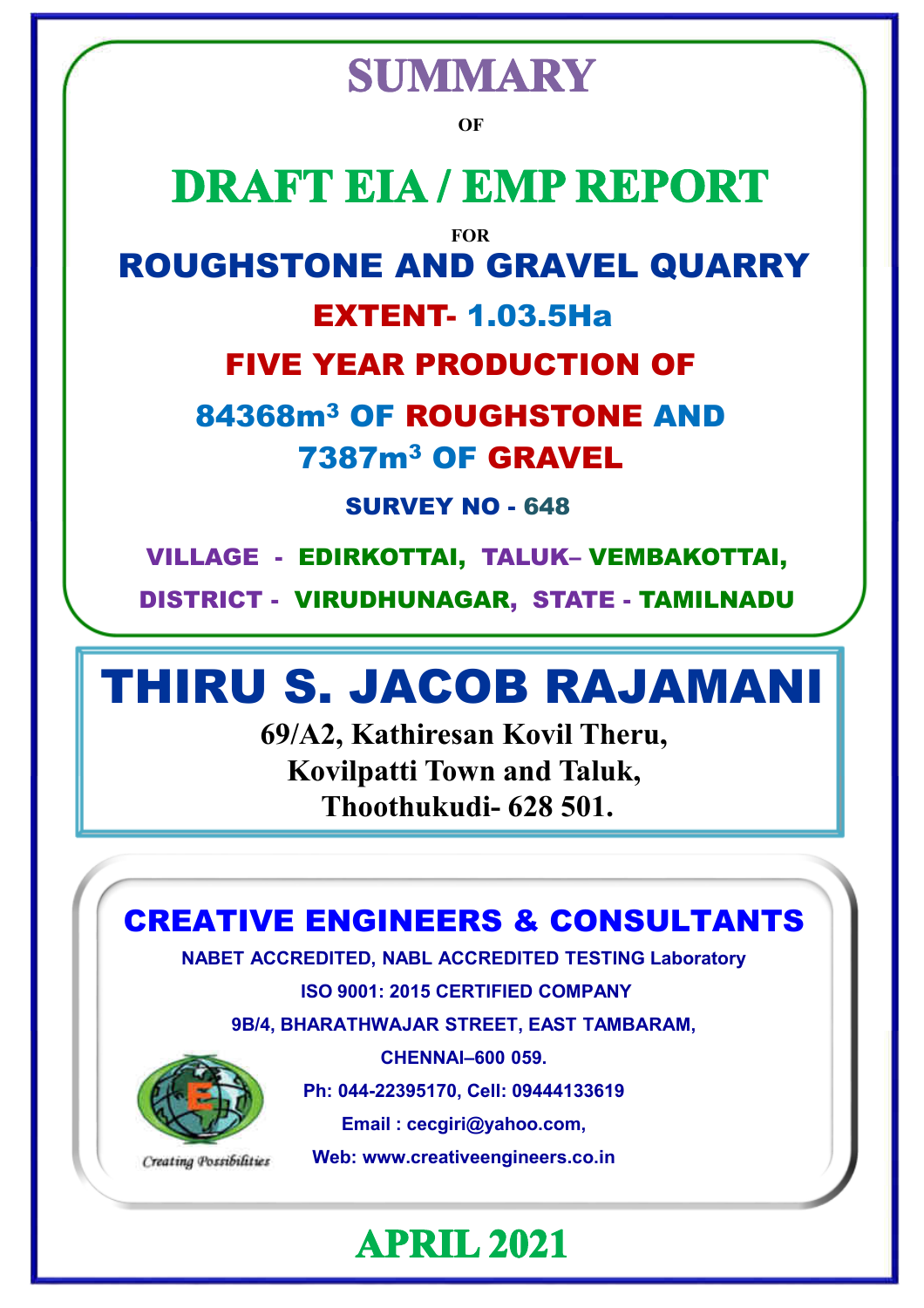#### **SUMMARY**

#### **1.0 GENERAL:**

**Thiru.S.Jacob Rajamani** proposes to operate a **Rough Stone and Gravel Quarry** at SF. No. 648 over an area of 1.03.5 Hectares in Edirkottai Village, Vembakottai Taluk, Virudhunagar District, Tamil Nadu, for the TOR approved production capacity of 84368m<sup>3</sup> of Rough Stone and 7387m<sup>3</sup> of gravel formation for the period of Five years Entire lease area is Government poramboke land leased through tender cum auction route.

Precise area communication letter was obtained from the District Collector Virudhanagar Vide NA.KA.KV.1/516/2019, kaniamam. Dated:17.06.2019. Mine plan for this project was approved by Joint Director / Assistant Director (i/c) Department of Geology & Mining Virudhunagar vide Rc. KV1/516/2019, dated 10.07.2020.

Although the individual lease area of this project is less than 5 Ha, including the other existing and proposed quarries within the 500m radius along with this subject project works out to >5 Ha and as such this proposal is considered **under cluster Category – B1** and public hearing is to be conducted.

Proposed Roughstone and Gravel Quarry of Thiru T.K.Bharath over an area of 3.655Ha is also falling in this cluster and as such cumulative impact due to projects in the cluster is studied and given in the EIA/EMP report.

ToR for this project has been received from SEIAA, Tamil Nadu vide their letter No. SEIAA-TN/F.No.7724/SEAC/ToR-834/2021 dated 08.02.2021. Based on the ToR granted by SEIAA, Tamil Nadu and in conformance with the MOEF&CC 2006 guidelines, EIA/EMP report has been prepared. Salient details of the EIA/EMP report are as follows:

#### **2.0 SITE DESCRIPTION:**

The salient features of the project are briefly given below.

| S.No | <b>Particulars</b>                                                              | <b>Details</b>                                                                     |  |  |  |  |  |  |  |  |
|------|---------------------------------------------------------------------------------|------------------------------------------------------------------------------------|--|--|--|--|--|--|--|--|
|      | Name of the Project<br>Rough Stone and Gravel Quarry of Thiru S. Jacob Rajamani |                                                                                    |  |  |  |  |  |  |  |  |
| 2.   | Location of the project                                                         | Edirkottai Village, Vembakottai Taluk, Virudhunagar District,<br><b>Tamil Nadu</b> |  |  |  |  |  |  |  |  |
| 3.   | Mining Lease area (ML area)                                                     | <sub>l</sub> 1.03.5 Ha                                                             |  |  |  |  |  |  |  |  |

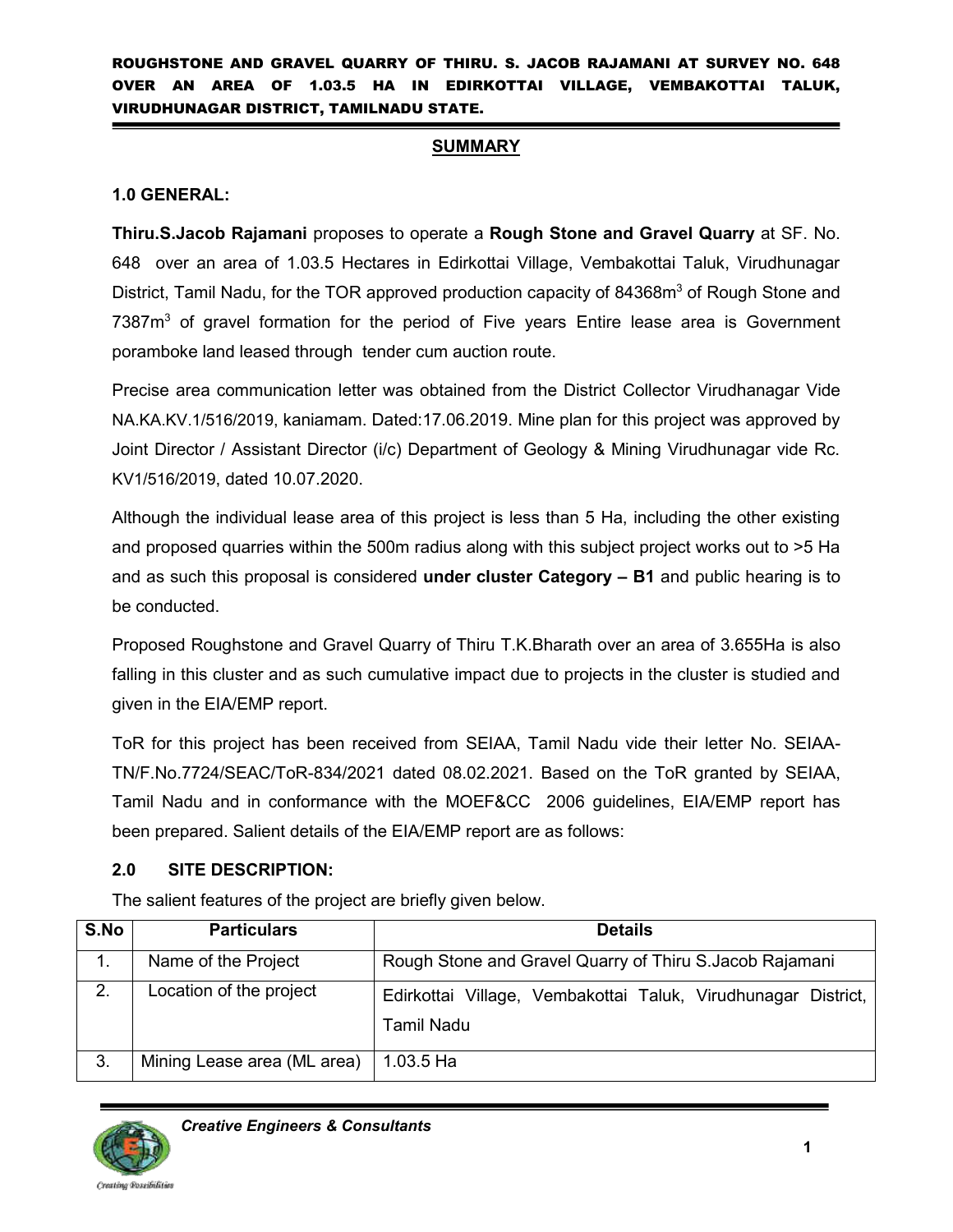| 4.  | Latitude & Longitude                                                                                                                                                                                                                                         | Latitude: 09° 21' 56.37"N to 09° 22' 02.00"N                                                                                                |
|-----|--------------------------------------------------------------------------------------------------------------------------------------------------------------------------------------------------------------------------------------------------------------|---------------------------------------------------------------------------------------------------------------------------------------------|
|     |                                                                                                                                                                                                                                                              | Longitude: 77° 44' 26.00"E to 77° 44' 32.10"E                                                                                               |
| 5.  | Mine site topography                                                                                                                                                                                                                                         | 101m - AMSL                                                                                                                                 |
| 6.  | Type of land                                                                                                                                                                                                                                                 | Government Poramboke land.                                                                                                                  |
| 7.  | Temperature °C (Minimum &                                                                                                                                                                                                                                    | Maximum summer temperature rises to $38^{\circ}$ to $41^{\circ}$ C and during                                                               |
|     | Maximum)                                                                                                                                                                                                                                                     | winter period it drops to $20^0$ to $25^0$ C                                                                                                |
| 8.  | Average Annual rainfall                                                                                                                                                                                                                                      | 829.6mm                                                                                                                                     |
| 9.  | Nearest Highway                                                                                                                                                                                                                                              | (SH-187) Sivakasi-Vembakottai- 4.2km - (E)<br>(SH-186) Vembakottai - Rajapalayam 2.2Km -(E)                                                 |
| 10. | <b>Nearest Railway station</b>                                                                                                                                                                                                                               | Sattur - 19.5 km (NE)                                                                                                                       |
| 11. | <b>Nearest Airport</b>                                                                                                                                                                                                                                       | Madurai - 75.0 Km (NE)                                                                                                                      |
| 12. | Nearest major water bodies                                                                                                                                                                                                                                   | Pond 480m - (W), Odai - 120m- (N) Kayalkudi River - 1.7 Km<br>(SW), Vaippar River-3.7 Km (SE), Marugal Odai - 4.0 km<br>$(SW)$ .            |
| 13. | Environmental<br>sensitive<br>areas, Protected areas as per<br>Wildlife Protection Act, 1972<br>Elephant<br>(Tiger<br>reserve,<br>reserve, Biospheres, National<br>parks, Wildlife<br>sanctuaries,<br>community<br>reserves<br>and<br>conservation reserves) | Nil within 10km radius.                                                                                                                     |
| 14. | <b>Reserved / Protected Forests</b>                                                                                                                                                                                                                          | Nil within 10km radius                                                                                                                      |
| 15. | <b>Nearest Town</b>                                                                                                                                                                                                                                          | Sattur - 12.0 km                                                                                                                            |
| 16. | Nearest villages                                                                                                                                                                                                                                             | Ettakapatti Village - 1.2 m-(N)<br>Kundayiruppu Village 1.7 Km (SW)<br>Lakshmipuram Village 1.1 Km (S)<br>Edirkottai Village - 1.8km - (NW) |
| 17. | Other<br>Industries<br>(in Aerial<br>distance)                                                                                                                                                                                                               | Other than crushers, Roughstone quarries, , fire works factories,<br>no other major industries are located in the study area.               |
| 18. | Seismic Zone                                                                                                                                                                                                                                                 | Area falls in Zone - II (Least Active)                                                                                                      |

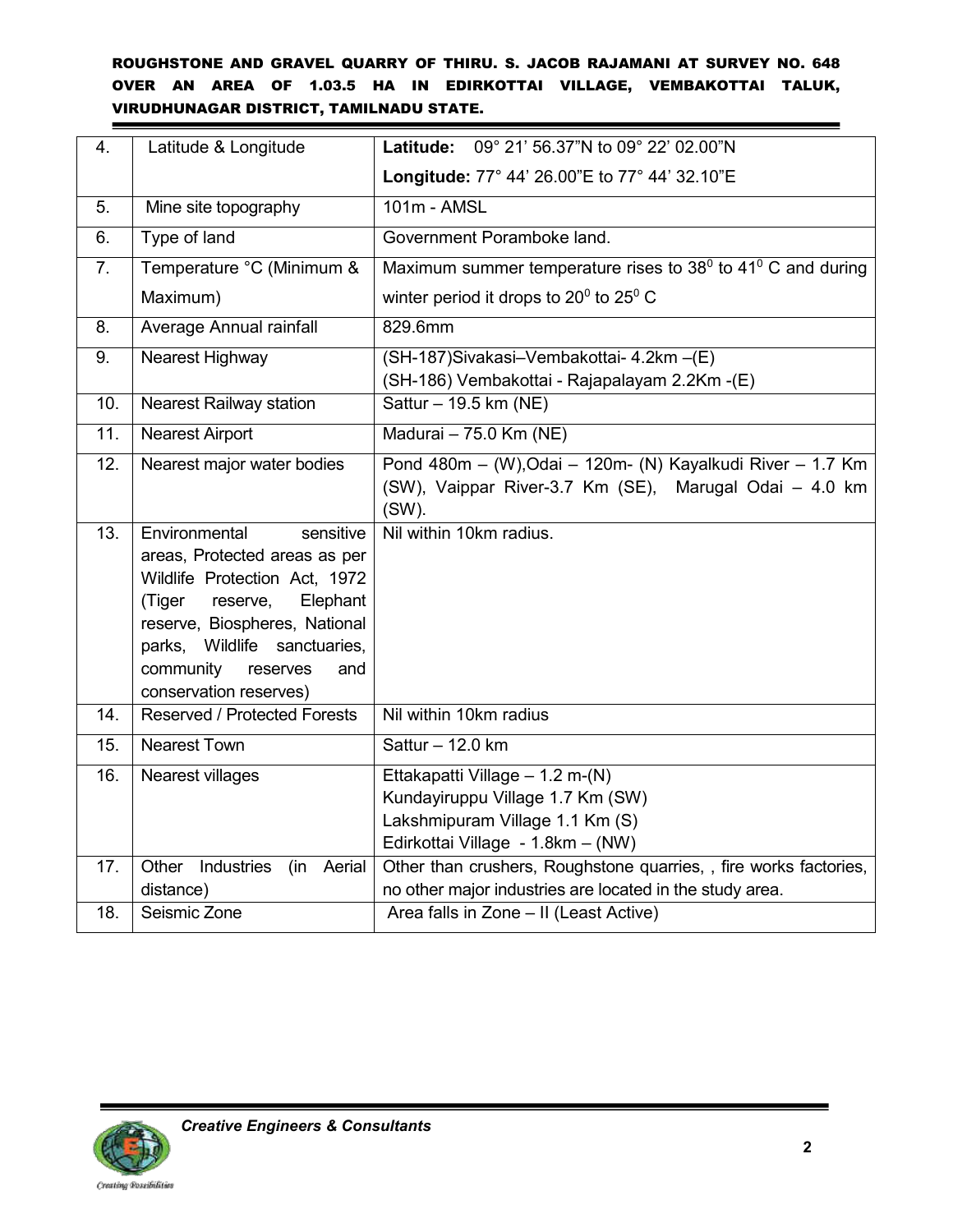#### **2.1 PROJECT DESCRIPTION:**

| S.No | <b>Particulars</b>              | <b>Details</b>                                                     |                              |                                                                   |                |       |  |  |
|------|---------------------------------|--------------------------------------------------------------------|------------------------------|-------------------------------------------------------------------|----------------|-------|--|--|
| 1.   | Geological resources            |                                                                    | Roughstone: 3,15,950cum      |                                                                   |                |       |  |  |
|      |                                 |                                                                    | Gravel: 11,798cum            |                                                                   |                |       |  |  |
| 2.   | Mineable reserves               |                                                                    | Roughstone: 84,368cum        |                                                                   |                |       |  |  |
|      |                                 |                                                                    | Gravel: 7387cum              |                                                                   |                |       |  |  |
|      |                                 | <b>YEAR</b>                                                        |                              | <b>ROUGHSTONE</b>                                                 | <b>GRAVEL</b>  |       |  |  |
|      |                                 |                                                                    |                              | (m3)<br>17060                                                     | (m3)<br>3537.5 |       |  |  |
|      | Production Capacity for 5 years |                                                                    | $\mathbf{I}$                 | 17230                                                             | 935            |       |  |  |
| 3.   | lease period                    |                                                                    | $\mathbf{III}$               | 17090                                                             | 0              |       |  |  |
|      |                                 |                                                                    | IV                           | 15758                                                             | 1174.5         |       |  |  |
|      |                                 |                                                                    | $\vee$                       | 17290                                                             | 1740           |       |  |  |
|      |                                 |                                                                    | <b>Total</b>                 | 84368                                                             | 7387           |       |  |  |
| 4.   | Life of the mine                | 5 years                                                            |                              |                                                                   |                |       |  |  |
|      |                                 |                                                                    |                              | There is no waste generation anticipated in this quarry           |                |       |  |  |
| 5.   | <b>Total Waste</b>              | operation since the entire excavated material will be utilized.    |                              |                                                                   |                |       |  |  |
| 6.   | Method of mining                | Quarry operations involve shallow jack hammer drilling,            |                              |                                                                   |                |       |  |  |
|      |                                 | loading<br>blasting,<br>excavation,<br>and<br>transportation<br>of |                              |                                                                   |                |       |  |  |
|      |                                 |                                                                    | Roughstone to needy buyers.  |                                                                   |                |       |  |  |
| 7.   | Bench parameters                |                                                                    |                              | Bench height - 5 m, bench widths - 5m                             |                |       |  |  |
| 8.   | Ultimate mine depth             | 24m                                                                |                              |                                                                   |                |       |  |  |
| 9.   | Manpower                        | 10 persons                                                         |                              |                                                                   |                |       |  |  |
| 10.  | Water Requirement & source      |                                                                    |                              | The total water requirement for this project will be 2.5KLD.      |                |       |  |  |
|      |                                 |                                                                    |                              | The required water will be procured from outside agencies         |                |       |  |  |
|      |                                 |                                                                    |                              | initially. Later, water collected in the mine pit will be used to |                |       |  |  |
|      |                                 | meet the needs.                                                    |                              |                                                                   |                |       |  |  |
| 11.  | <b>Power Requirement</b>        |                                                                    |                              | All the equipment will be diesel operated. No electricity is      |                |       |  |  |
|      |                                 |                                                                    | needed for mining            | operation.                                                        | The<br>minimum | power |  |  |
|      |                                 |                                                                    |                              | requirement for office, etc will be met from state grid.          |                |       |  |  |
| 12.  | Site services                   |                                                                    |                              | This is a proposed project. Site services like mine office, first |                |       |  |  |
|      |                                 |                                                                    |                              | aid room, rest shelters, toilets etc. will be provided as semi-   |                |       |  |  |
|      |                                 |                                                                    | permanent structures.        |                                                                   |                |       |  |  |
| 13.  | Project cost                    |                                                                    | Total Cost - Rs. 56,27,040/- |                                                                   |                |       |  |  |



 $\blacksquare$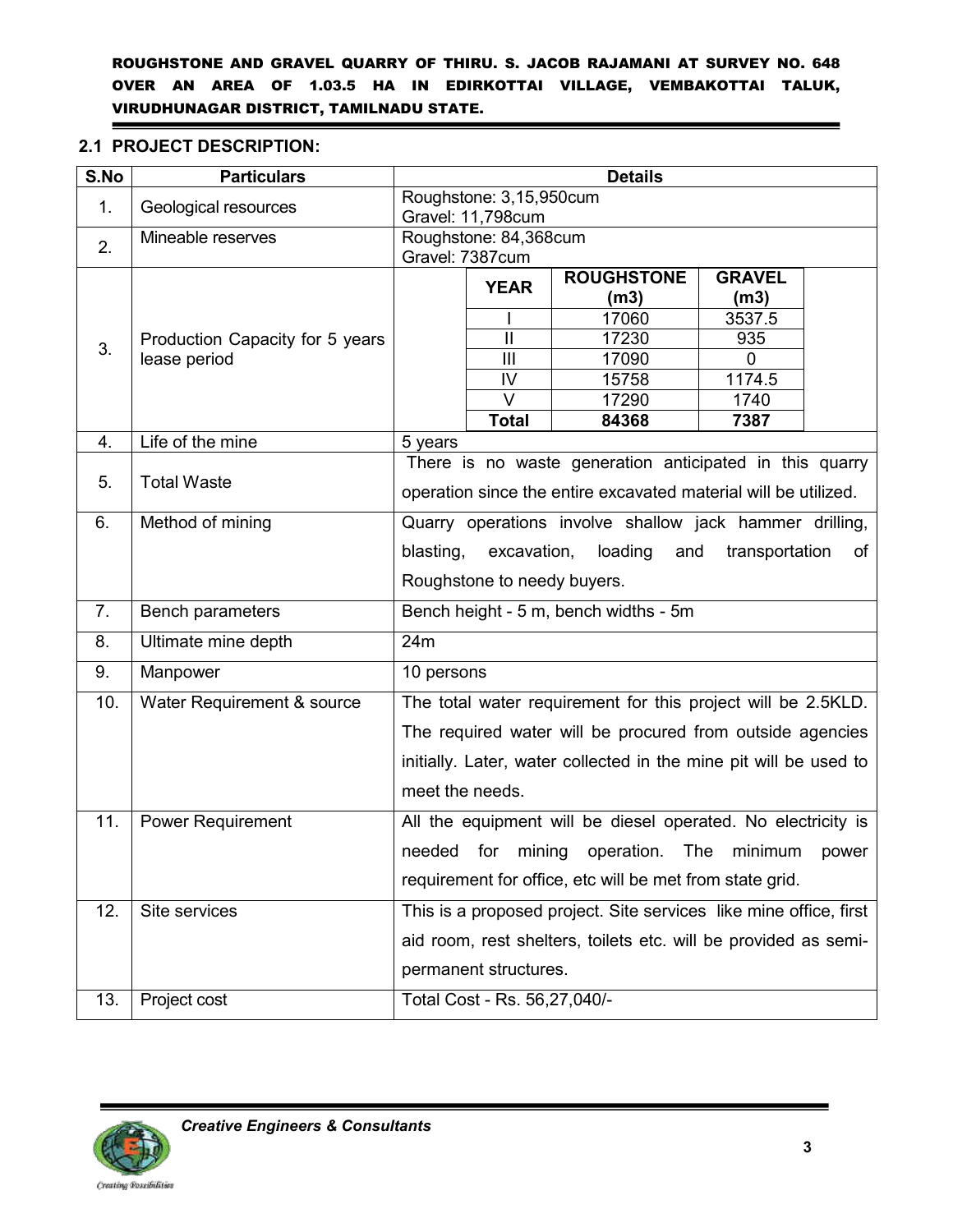#### **3.0 EXISTING ENVIRONMENTAL SCENARIO:**

#### **3.1 GENERAL:**

The studies and data collection have been carried out systematically and meticulously as per relevant IS codes, CPCB and MoEF&CC guidelines and as per approved ToR during **Winter Season, December 2020 to February 2021)** For the purpose of this study, the area has been divided into two zones, namely, core and buffer zones. Core zone is considered as the total lease area, while buffer zone encompasses an area of 10 km radius distance from the periphery of core zone.

#### **3.2 SOCIO-ECONOMIC STATUS:**

#### **i. Core Zone:**

The total mine lease area of 1.03.5Ha. Entire ML area is a Government Poramboke land with no forest or agricultural area involved.

#### **ii. Buffer Zone:**

Based on 2011 census data, in the 10km radius there are 26 Rural villages from Two Taluks namely Sivakasi, and Sattur and 4 urban areas of Sivakasi Taluk namely Naranapuram (CT), Anaiyur (CT), Viswanatham (CT) and Alangulam (CT).

The distribution of population is as below:

| $\bullet$ Male                                      |                         | 85087 (49.55%)                        |  |  |  |
|-----------------------------------------------------|-------------------------|---------------------------------------|--|--|--|
| $\bullet$ Female                                    |                         | 86618 (50.45%).                       |  |  |  |
| $\bullet$ Total                                     |                         | 171705                                |  |  |  |
| • Scheduled caste                                   |                         | 78.49%                                |  |  |  |
| • Scheduled tribes                                  |                         | 21.42%                                |  |  |  |
| • Total literacy rate in the area                   | $\sim 100$ km s $^{-1}$ | 68.38% of the people are literate and |  |  |  |
| 31.62% of the people are illiterate.                |                         |                                       |  |  |  |
| The occupational structure of the area is as below: |                         |                                       |  |  |  |
|                                                     |                         |                                       |  |  |  |

| Total main workers     | -                        | 84654 (49.30%) |
|------------------------|--------------------------|----------------|
| Total marginal workers | $\blacksquare$           | 5822 (3.40%)   |
| Total non-workers      | $\overline{\phantom{0}}$ | 81229 (47.30%) |

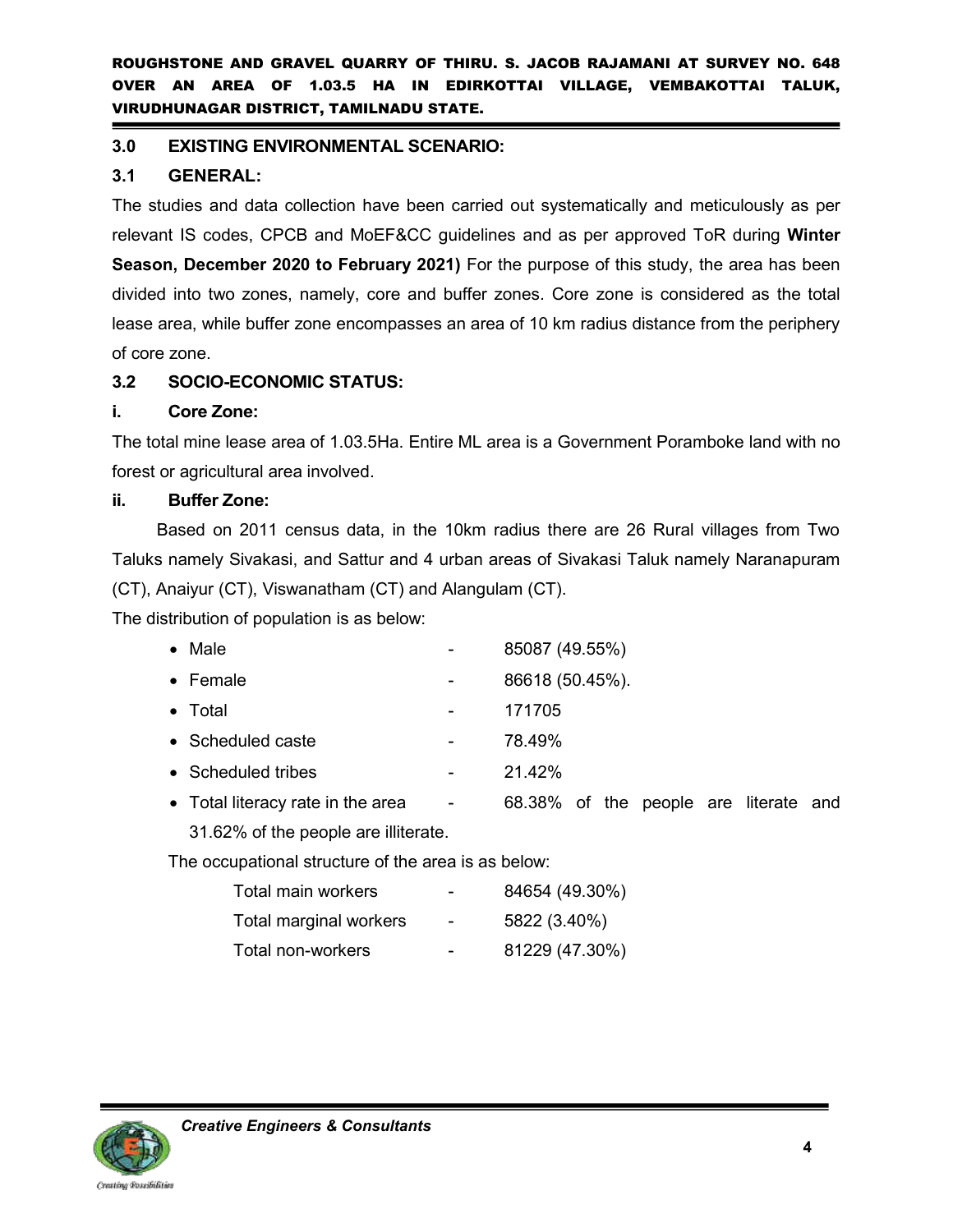#### **3.3 EXISTING ENVIRONMENTAL QUALITY:**

#### **3.3.1 Ambient Air Quality:**

The ambient air quality data for  $PM_{10}$ ,  $PM_{2.5}$ ,  $SO_2$ ,  $NO_2$ ,  $CO$  studied at 5 locations as per prescribed guidelines/ methods. The AAQ monitored data for all locations for above parameters are shown in below.

#### **Season: (Winter Season, December 2020 to February 2021)**

#### **Values in µg/m<sup>3</sup>**

| S.No                                                                                                                                                        | $Cat.*$<br><b>PARAMETERS</b><br>(R,I,S)                                                    |  | $PM_{10}$    | PM <sub>2.5</sub> | SO <sub>2</sub> | NO <sub>2</sub> |  |  |  |
|-------------------------------------------------------------------------------------------------------------------------------------------------------------|--------------------------------------------------------------------------------------------|--|--------------|-------------------|-----------------|-----------------|--|--|--|
|                                                                                                                                                             | <b>CORE ZONE</b><br>1 Location)                                                            |  | 52.2 to 69.1 | 25.5 to 33.9      | 5.6 to 9.2      | 8.6 to 13.5     |  |  |  |
| $\overline{2}$                                                                                                                                              | <b>BUFFER ZONE</b><br>R<br>(4 Locations)                                                   |  | 42.2 to 60.8 | 19.5 to 29.2      |                 | 6.4 to 12.2     |  |  |  |
|                                                                                                                                                             | <b>CPCB LIMITS</b><br>SO <sub>2</sub><br>PM <sub>2.5</sub><br>$PM_{10}$<br>NO <sub>2</sub> |  |              |                   |                 |                 |  |  |  |
|                                                                                                                                                             | <b>2009 Notification</b>                                                                   |  | 100          | 60                | 80              | 80              |  |  |  |
| * Note: BDL- Below Detectable Limit, DL- Detectable Limit.                                                                                                  |                                                                                            |  |              |                   |                 |                 |  |  |  |
| Conclusion: The existing Ambient Air Quality levels in the monitored locations for PM <sub>10</sub> , PM <sub>2.5</sub> , SO <sub>2</sub> , NO <sub>2</sub> |                                                                                            |  |              |                   |                 |                 |  |  |  |
|                                                                                                                                                             | & CO are within the prescribed CPCB limits.                                                |  |              |                   |                 |                 |  |  |  |

**3.3.2 Water Environment:** 

|                                                   | No of Samples – 5 Bore well water samples |                                                                                                                                                                                                                           |                      |                           |                                    | Season: Winter Season, December 2020 to<br>February 2021) |                           |                       |                          |                           |  |
|---------------------------------------------------|-------------------------------------------|---------------------------------------------------------------------------------------------------------------------------------------------------------------------------------------------------------------------------|----------------------|---------------------------|------------------------------------|-----------------------------------------------------------|---------------------------|-----------------------|--------------------------|---------------------------|--|
| <b>Parameter</b>                                  | pH                                        | <b>EC</b><br>(µmhos<br>/cm)                                                                                                                                                                                               | <b>TDS</b><br>(mg/L) | <b>Chloride</b><br>(mg/L) | Total<br><b>Hardness</b><br>(mg/L) | Total<br><b>Alkalinity</b><br>(mg/L)                      | <b>Sulphate</b><br>(mg/L) | <b>Iron</b><br>(mg/L) | <b>Nitrate</b><br>(mg/L) | <b>Fluoride</b><br>(mg/L) |  |
| <b>BUFFER</b><br><b>ZONE</b><br>(5)<br>Locations) | 6.98<br>to<br>7.57                        | 842 to<br>1079                                                                                                                                                                                                            | 504 to<br>652        | 105 to<br>218             | $173$ to<br>490                    | $115$ to<br>586                                           | 11.3 to<br>82.4           | $0.03$ to<br>0.06     | <b>BDL</b><br>to 2.35    | $0.42$ to<br>0.56         |  |
| Limits*<br><b>Permissible</b>                     | $6.5 -$<br>8.5                            |                                                                                                                                                                                                                           | 2000                 | 1000                      | 600                                | 600                                                       | 400                       | 0.3                   | 45                       | 1.5                       |  |
|                                                   |                                           | <b>Conclusion:</b> The water quality of the collected ground water samples were found to be within<br>the prescribed permissible limits of IS: 10500:2012 Norms for Drinking in the absence of an<br>alternative source*. |                      |                           |                                    |                                                           |                           |                       |                          |                           |  |

#### **3.3.3 Noise Environment:**

|                                                                                         | No of locations $-5$      |                                     | Season: Winter, December 2020 to February 2021) |                                   |  |  |  |  |
|-----------------------------------------------------------------------------------------|---------------------------|-------------------------------------|-------------------------------------------------|-----------------------------------|--|--|--|--|
| <b>Noise Level</b><br>In $dB(A)$                                                        | <b>Core Zone</b><br>dB(A) | *Work zone exposure<br><b>limit</b> | <b>Buffer Zone</b><br>dB(A)                     | <b>MOEF&amp;CC Norms</b><br>dB(A) |  |  |  |  |
|                                                                                         | 1 Location)               | dB(A)                               | (4 Locations)                                   |                                   |  |  |  |  |
| Day Equivalent                                                                          | 46.1                      | 90                                  | 46.1 to 48.3                                    | 55                                |  |  |  |  |
| 38.8<br><b>Night Equivalent</b>                                                         |                           |                                     | 36.6 to 40.2                                    | 45                                |  |  |  |  |
| *Permissible noise for industrial workers as laid down by CPCB (at 8 hrs Exposure Time) |                           |                                     |                                                 |                                   |  |  |  |  |

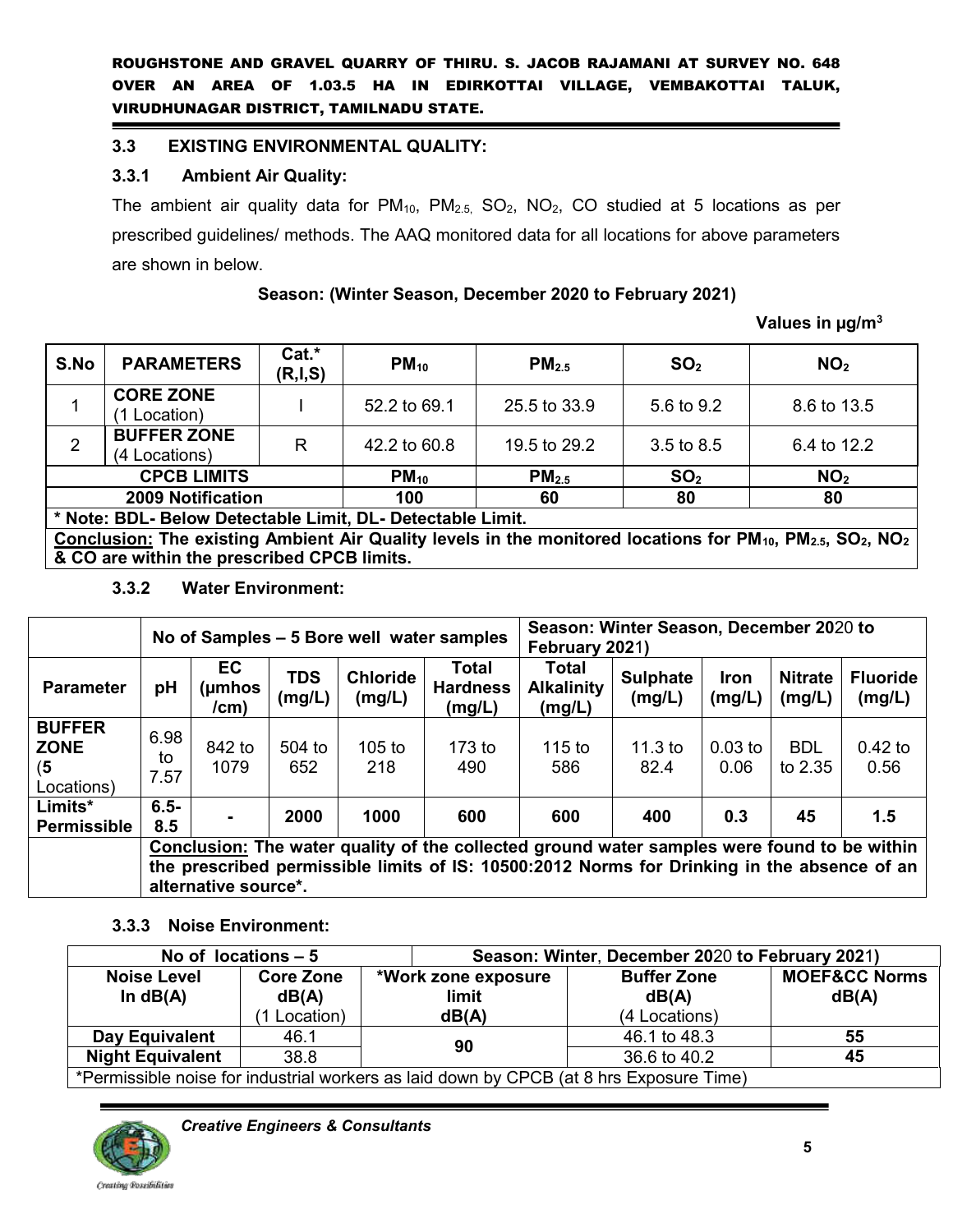**Conclusion**: While comparing with the MoEF&CC Norms, the monitored ambient noise levels are within the limit values for Residential areas.

#### **3.3.4 Soil Quality:**

| <b>Parameter</b>      | рH                | <b>Electrical</b><br><b>Conductivity</b><br>umhos/cm | Soil<br>Type                 | Organic<br>matter<br>content<br>$\frac{9}{6}$ | <b>Total</b><br><b>Nitrogen</b><br>mg/kg | <b>Phosphorus</b><br>mg/kg | Sodium<br>mg/kg | <b>Potassium</b><br>mg/kg |
|-----------------------|-------------------|------------------------------------------------------|------------------------------|-----------------------------------------------|------------------------------------------|----------------------------|-----------------|---------------------------|
| Core Zone             | 6.89              | 60.32                                                | Sandy<br>Clay                | 0.58                                          | 194                                      | 2.58                       | 760             | 520                       |
| <b>Buffer</b><br>Zone | 7.05<br>-<br>7.28 | $45.97 -$<br>72.45                                   | Sand<br>clay<br>Silt<br>loam | $0.64 -$<br>1.21                              | $114 -$<br>185                           | $1.34 - 2.84$              | $690 -$<br>1020 | 564 - 828                 |

#### **3.3.5 LAND EVIRONMENT:**

Landuse pattern carried out through remote sensing satellite data show that 27.09 % of the study area is agriculture land and 26.44 % are fallow land. Land with scrub constitutes 24.42 %.

#### **3.3.6 BIOLOGICAL ENVIRONMENT:**

The lease area is a non-forest, government land with scrub and thorny bushes. The lease area is dominated with Prosopis juliflora, Abutilon indicum. Calotropis gigantea. The buffer zone is dominated by species like Albizia lebbeck Murraya koenigii Borassus flabellifer, Sygygium cumuni Prosopis juliflora, Acacia auriculiformis Azadirachta indica Gmelina arborea etc. Patches of coconut farms, Sunflower, Banana, Nithiyakalani cultivation, are also observed in the study area. No Wild Life Sanctuary or National Park within the study area of 10 km. Domesticated animals and common birds are observed in the study area.

#### **3.3.7 HYDROLOGICAL STUDY:**

In the study area, the shallow aquifer is developed through dug wells and deeper aquifer through tube wells. The groundwater has revealed that potential fractures are encountered at deeper levels. From the Geophysical survey, it is found that the subsurface litho units are gravel, weathered layers poorly fractured and terminated with hard and compact massive rocks with fully devoid of fractures. The occurrence of groundwater mainly in the porous soil are weathered layers, very negligible amount of groundwater percolated through the poorly

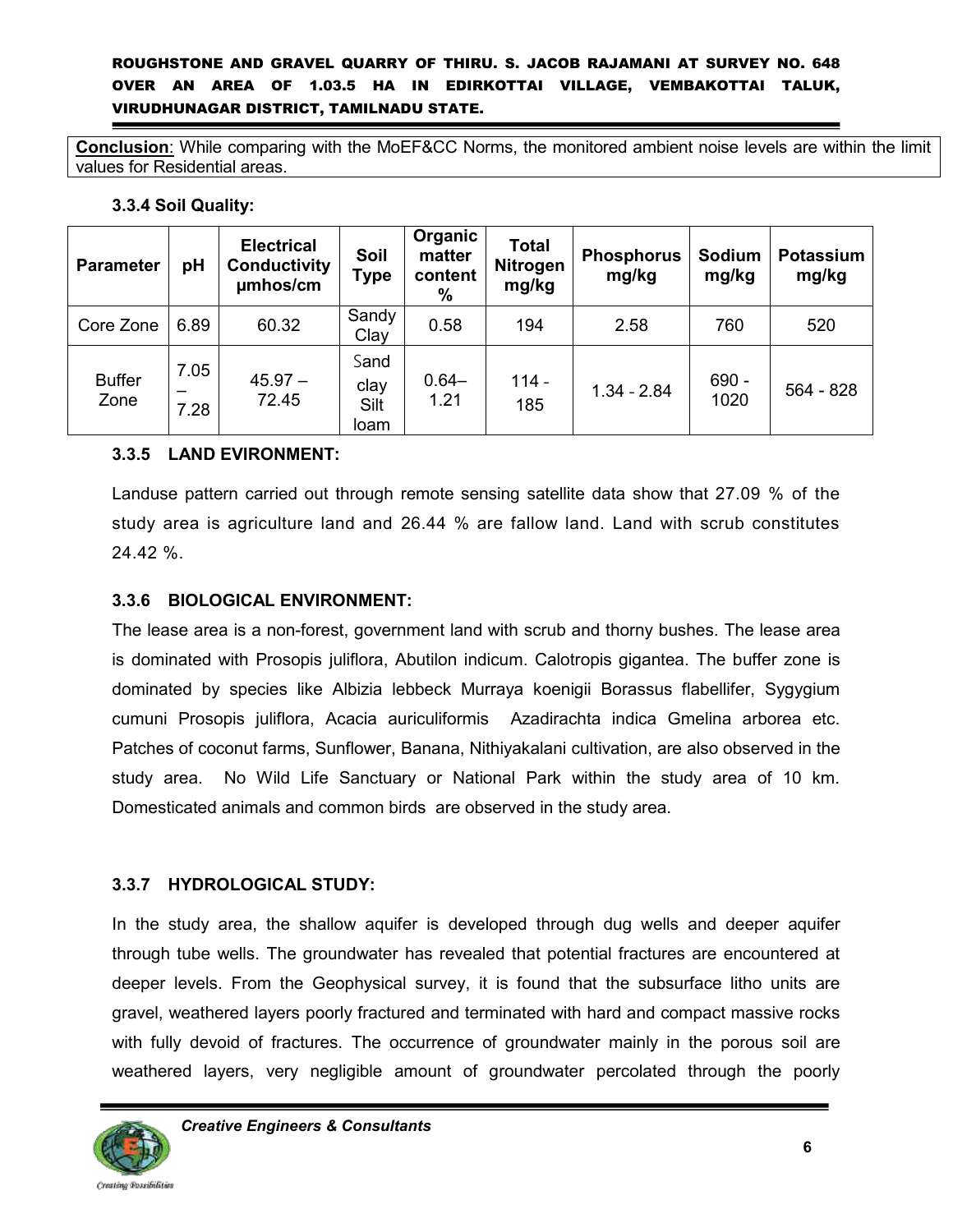fractured layer, after that there is no existence of groundwater. Besides, the mining area consists of hard compact rock, no major water seepage within the mine is expected.

#### **4.0 ANTICIPATED ENVIRONMENTAL IMPACTS AND MITIGATION MEASURES:**

This is a proposed project and Semi – Mechanized Open Cast mining will be carried out to quarry out Rough Stone, & Gravel. The identified impacts due to this mine during mining and associated activities have been studied in relation to various environmental components like Air, water, noise, vibration, land, transport etc.

#### **4.1 AIR ENVIRONMENT:**

The proposed mining and allied operations may cause deterioration of air quality due to pollution arising from the project operation if prompt care is not taken. The principal sources of air pollution in general due to mining and allied activities will be:

Dust generation in the mine due to:

- Excavation of material
- Movement of HEMM such as Excavators, tippers etc.
- Loading and unloading operation
- ❖ Transportation

In case of this mine, the following measures will be adopted to control impact on the air quality due to mining operations in the lease area:

- $\triangleright$  Deployment of mobile water sprinkler for fugitive dust suppression in haul roads.
- $\triangleright$  Proper maintenance of roads.
- $\triangleright$  Avoiding crowding of trucks by properly spacing them to avoid the concentration of dust emission at any time.
- $\triangleright$  Transportation of material by tarpaulin covered trucks
- $\triangleright$  Proper maintenance of HEMM to minimize gaseous emission
- $\triangleright$  Imparting sufficient training to operators on safety and environmental parameters
- $\triangleright$  Development of green belt/ plantation in various areas within the mine lease area etc.

By adoption of all these measures, no adverse impact on air quality is envisaged due to this proposed opencast mining operation.

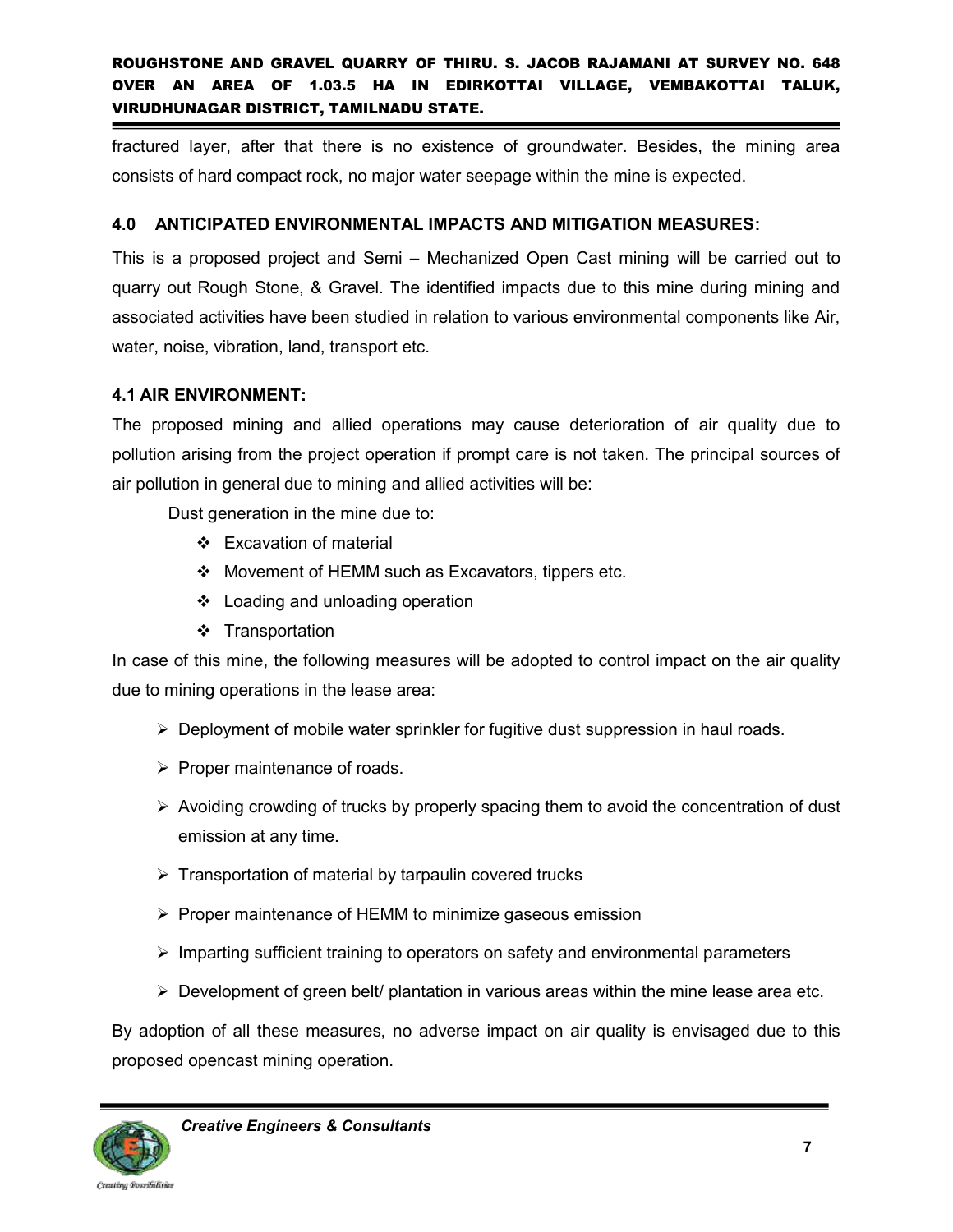The impact on air quality due to the proposed project is estimated using AERMOD View Gaussian Plume Air Dispersion Model developed by Lakes Environmental Software which is based on steady state Gaussian plume dispersion.

The resultant added concentrations with baseline figures even at worst scenario, show that the values of ambient air quality with respect to  $PM_{10}$  are in the range of 52.4  $\mu$ g/m3 to 70.1  $\mu$ g/m3 and with respect to PM2.5 are in the range of  $25.3 \mu g/m3$  to  $34.6 \mu g/m3$  which are well within the statutory norms in each case.

For preservation of environment in this mine strict enforcement of management schemes will be undertaken for taking corrective actions, as needed. By adopting the effective implementation of all the mitigative measures, no adverse impact on Air quality due to the mining operation in this lease area is expected.

#### **4.2 WATER ENVIRONMENT:**

The total water requirement for this project will be 2.5 KLD. The water will be sourced initially from outside agencies. Later the rainwater collected in the mine pit sump will be used for this purpose.

The domestic effluent to be generated from the project will be collected in septic tank with soak pits arrangements. This being a mining project there will not be any process effluent. The rain water falling in the quarry will be harvested in the sump at the lowest level of the quarry. This sump will act as a settling pond to prevent solids escaping along with discharge, before outlet. etc. Towards surface runoff management, garland drain will be constructed around the quarry and will be connected to a settling pond with silt traps. The supernatant clear water from the settling pond will be flow to the downstream users.

There is a pond on the western side of the lease area at a distance of 480m. There is a seasonal odai passing on the northern side of the lease area at a distance of 120m. There is no proposal to discharge any effluent into this water body. No major impact is envisaged on the odai due to project operations.

Based on the Central Ground Water Board report of Virudhunagar District.' the stage of groundwater development of Vembakottai where the study area falls is 58% . In view of this, this area can be categorized as 'Safe' from ground water development point of view. Thus there is scope for further ground water development.

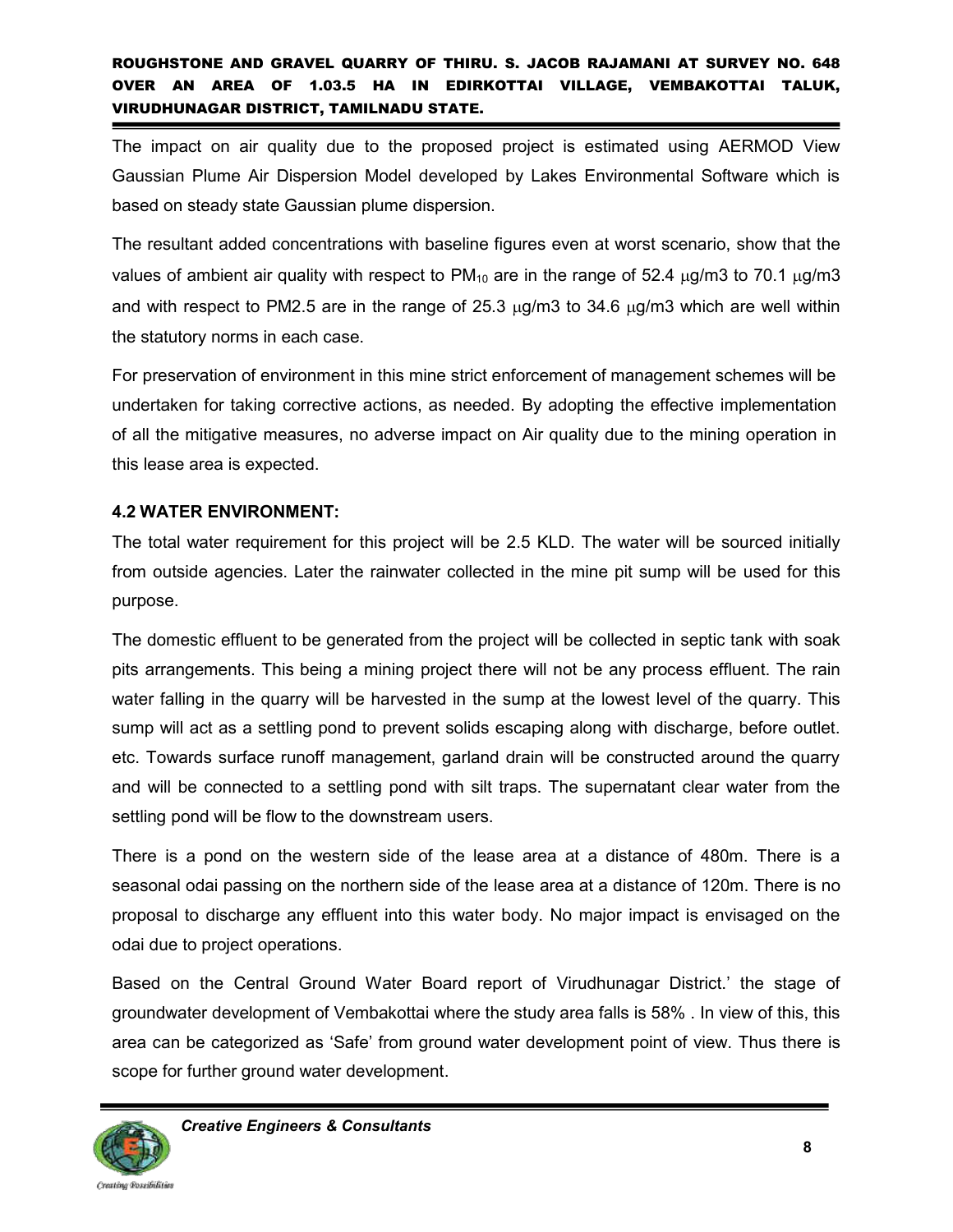#### **4.3 NOISE ENVIRONMENT:**

During mining operation there will be noise generation due to working of excavators, movement of vehicles, etc. However, it will be felt near the active working area only and at away from its source it will get reduced. Due to natural attenuation effects, by proper green belt development, design / maintenance of machines, etc., the impact on noise levels will be negligible and are expected to be well within the prescribed limits.

#### **4.3.1 VIBRATION:**

In the proposed mine workings, blasting & vibration effects will be controlled by following measures.

- $\triangleright$  Carrying out controlled blasting using Nonel millli second delay detonator.
- $\triangleright$  Optimum design for burden and spacing.
- $\triangleright$  Reducing explosive charge per delay to minimum.
- $\triangleright$  Use of suitable initiating sequence and millisecond delay detonators.
- $\triangleright$  Proper care and supervision during blasting by a competent and experienced person to be carried out.

By adoption of above measures, it will be ensured that ground vibrational levels due to blasting will be maintained within the prescribed DGMS conditions of 10 mm/s for the domestic houses/structures. Standard Operating Procedure (SOP) for blasting will be followed before carrying out blasting to protect the zone.

#### **4.4 IMPACT ON LAND ENVIRONMENT:**

The lease area is a Government poramboke land. Part of the lease was mined out in the earlier lease. In the post mining stage, entire 0.60 Ha of mined out area will be left as water body. 0.02.0 Ha will be left as road 0.405 Ha will be covered with vegetation, 0.01 will be infrastructure. Entire mined out area will be properly fenced to prevent in advertant entry of men and animals. In the post mining stage the rainwater harvested in the mined out void shall be utilized in the area in consultation with the authorities.

#### **4.5 BIOLOGICAL ENVIRONMENT:**

No major clearance of vegetation is involved in this project. Necessary mitigative measures like dust suppression, proper maintenance of equipments etc., will be carried out to prevent dust

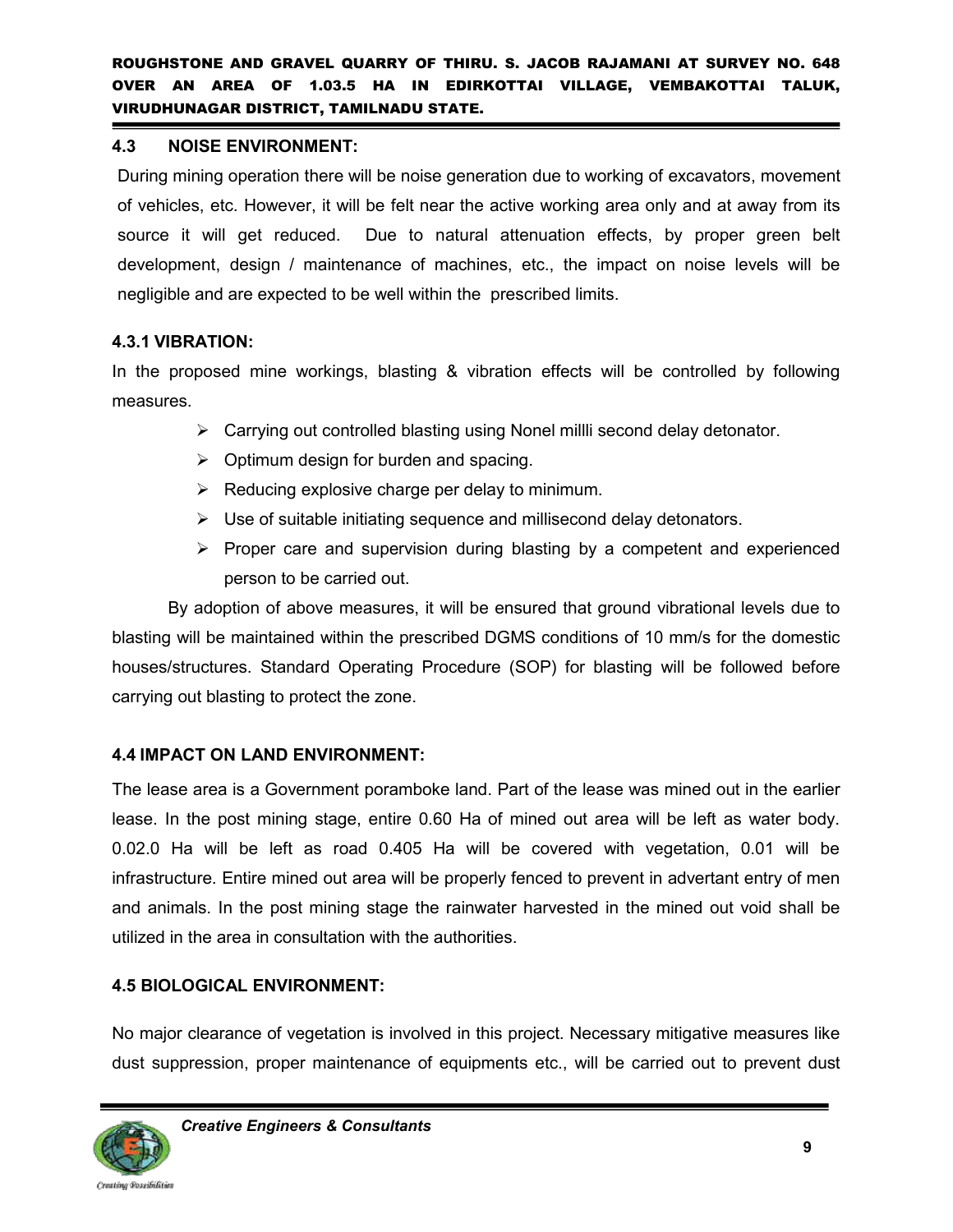generation & any further impact on the vegetation. About 0.405 ha of lease area comprising safety barrier around the mine periphery, for cart track will be developed with Greenbelt / Plantation to enhance the vegetative growth and aesthetic in the safety zone area.

#### **4.6 SOCIO ECONOMIC ENVIRONMENT:**

Entire Land is in proponent possession there are no habitations or hutments in the core zone area, no rehabilitation or resettlement problems will arise here. Adequate safety distance inline with the Government order along with concrete wall on the western side and all around fencing will be carried out.

The mining operations in the proposed mine will provide the following socio economic benefits:

- $\triangleright$  Employment for about 10 persons directly.
- $\triangleright$  Indirect opportunity to about 50 people through various service related activities connected with the project operations like:
	- $\checkmark$  Project related logistical operations for transport of Rough Stone & Gravel, etc,
	- $\checkmark$  Various trading services for consumer goods, spare parts, sundry items, etc.
	- $\checkmark$  Contractual services connected with the project.
	- $\checkmark$  Green belt development
- $\triangleright$  Improvement in medical care system for the locals.
- $\triangleright$  Benefit to State and central exchequer by way of royalty, taxes.

Towards the socio economic development of the surrounding area, the proponent has earmarked an amount of Rs.2.5 Lakhs under Corporate Environmental Responsibility. The activities identified under CER will be implemented in a phased manner in the following areas:

- Improvement in facilities for the nearby schools
- Maintenance / Improvement in road facility.
- Desilting of village ponds.
- Assistance in conducting regular health camp, eye camp.

By carrying out systematic and scientific mining and implementing all the environmental mitigative measures it will be ensured that there will be no adverse impact on this front.

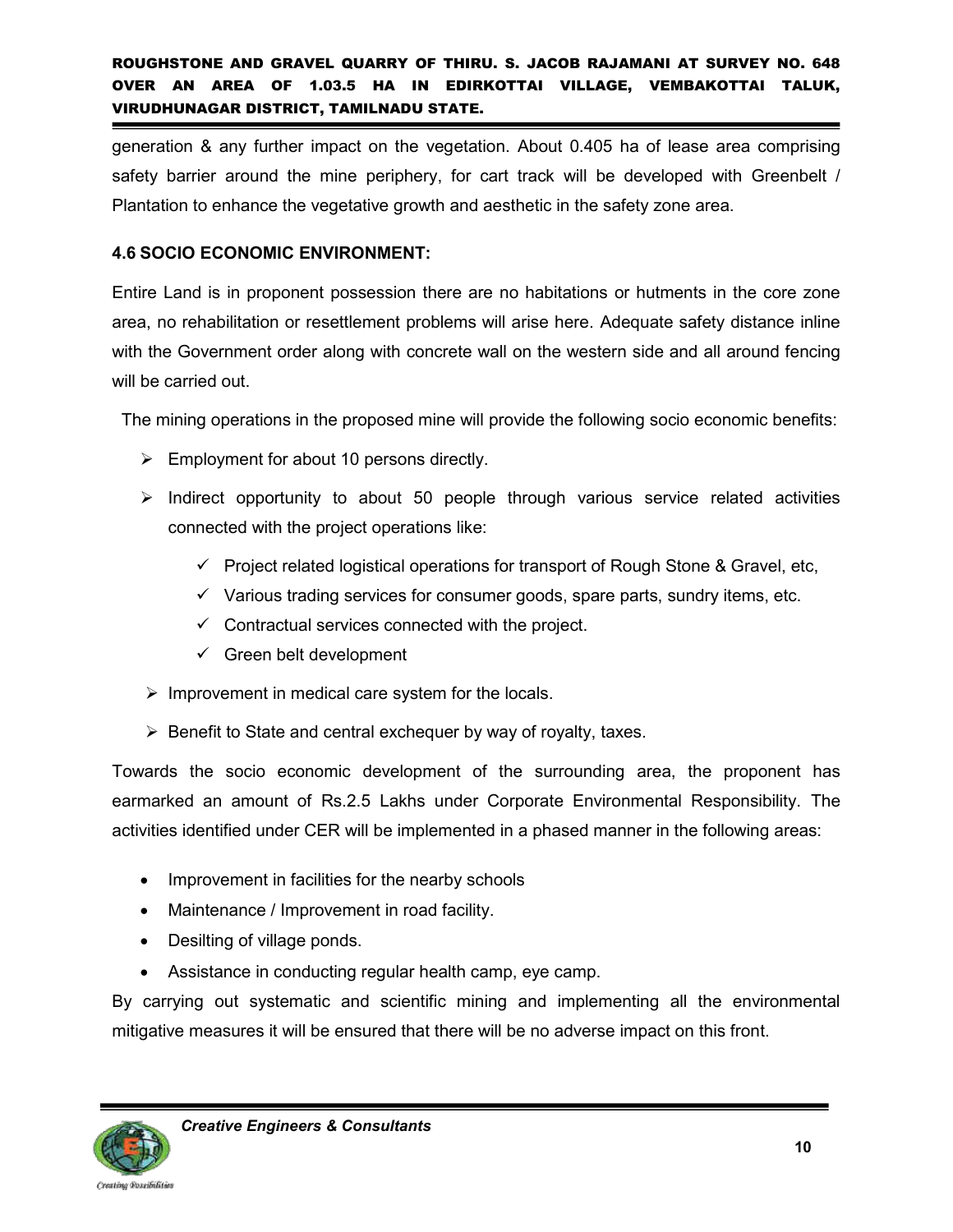#### **4.7 IMPACT ON LOCAL LOGISTICAL SYSTEM DUE TO PROJECT:**

From this proposed quarry the entire output will be transported to the consumers. Since the productivity is less, there will be hardly about 1 trip per hour. The transport route can easily absorb this negligible traffic due to this project. The following mitigative measures are suggested for mitigation of adverse impacts on the logistical aspect of the project:

- Water sprinkling on Rough stone in the transport vehicles before transporting, so that no dust nuisance during transport will arise.
- ❖ Proper maintenance of transport roads
- ❖ Proper maintenance of transport vehicles.
- Avoiding overloading of material
- Covering of loaded vehicles with tarpaulins sheet if warranted.

#### **4.8 OCCUPATIONAL HEALTH AND SAFETY ASPECTS:**

In order to ensure minimisation of occupational health and safety problems in the project operation, the following preventive remedial measures will be effectively exercised in the project operations, so as to comply with applicable standards.

- Medical examination of workers at pre-entry level stage of workers, etc., by qualified doctors, with periodical examination of all workers/staff at least once a year, as per DGMS circulars.
- Regular awareness campaigns amongst staff and workers
- Staff will be provided with PPE to quard against excess noise levels, Dust generation and inhalation, etc., as per standards prescribed by DGMS.

#### **4.9 WASTE MANAGEMENT:**

There is no process effluent generation from this mine. Hence no liquid waste is generated. Single use plastics/ use and throwaway plastics will be banned in the site as directed by the Tamil Nadu Government vide GO(Ms)No.84 regarding ban on use of plastic products. The employees will be encouraged to use compostable material or reusable material.

#### **5.0 ENVIRONMENTAL MONITORING PROGRAME:**

Regular, systematic and sustained programme schedules for implementation and monitoring of various control measures are devised with clear cut guidelines of various concerned plans for keeping a continuous surveillance on the various environmental quality parameters in the area.

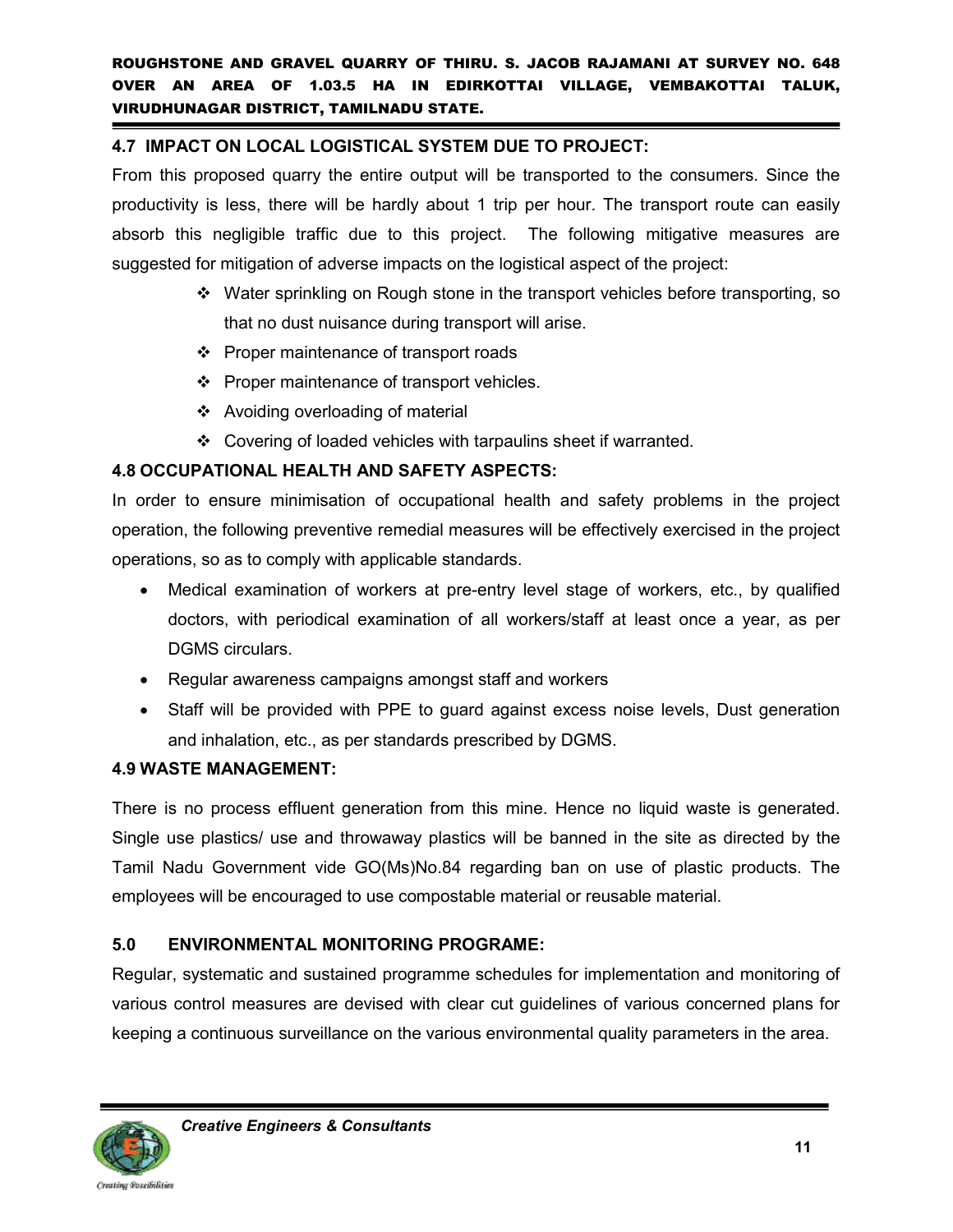The Mines Manager/Mine Incharge will undertake effective monitoring and implementation of various above said environmental control measures promptly and effectively and to oversee various environmental management schemes for air quality control, water quality status, noise level control, plantation programme, social development schemes, etc in the mine. Towards EMP measures, Rs. 9.5 lakhs is allocated under capital cost. Besides, Rs. 8.3 lakhs per annum will be spent under recurring cost.

#### **6.0 CUMULATIVE IMPACT STUDY:**

As already mentioned, since this proposal is considered under cluster Category cumulative impact due to projects in the cluster is studied and given in the respective EIA/EMP reports.

Combined cumulative computer Air Quality Model simulations carried out show that the cumulative peak Ground Level Concentration (GLC) after effective implementation of various mitigative measures for PM<sub>10</sub> and PM<sub>2.5.</sub> are 4.82  $\mu$ g/m $^3$  & 3.39  $\mu$ g/m $^3$  respectively.

It is observed that the peak incremental concentration for  $PM_{10}$ ,  $PM_{2.5}$  is occurring very near the source. At away from the source the values are getting drastically reduced due to dispersion effects no effect is observed.

The resultant added concentrations with baseline figures even at worst scenario and cumulative impact of all the projects show that the values of ambient air quality with respect to  $PM_{10}$  are in the range of 52.4  $\mu$ g/m $^3$  to 73.9  $\mu$ g/m $^3$  and with respect to PM $_{2.5}$  are in the range of 25.3  $\mu$ g/m $^3$ to 37.3 $\mu$ g/m $^3$  which are well within the statutory prescribed limits. As such no adverse impact on Ambient air quality is envisaged.

For other environmental attributes also, by implementing the mitigative measures as suggested in the report continuously and rigorously, no adverse impact on the surround environment is expected on the cumulative basis also.

#### **6.0 CONCLUSION:**

By systematic and scientific mining adhering to all the statutory norms and enforcing and strictly implementing the above said mitigation measures mentioned in this report, no adverse impact is envisaged.

The proposed mining project will benefit this region in the fields of potential employment opportunities, improved income for local people, improved social welfare facilities in respect of



Creating Possibilities